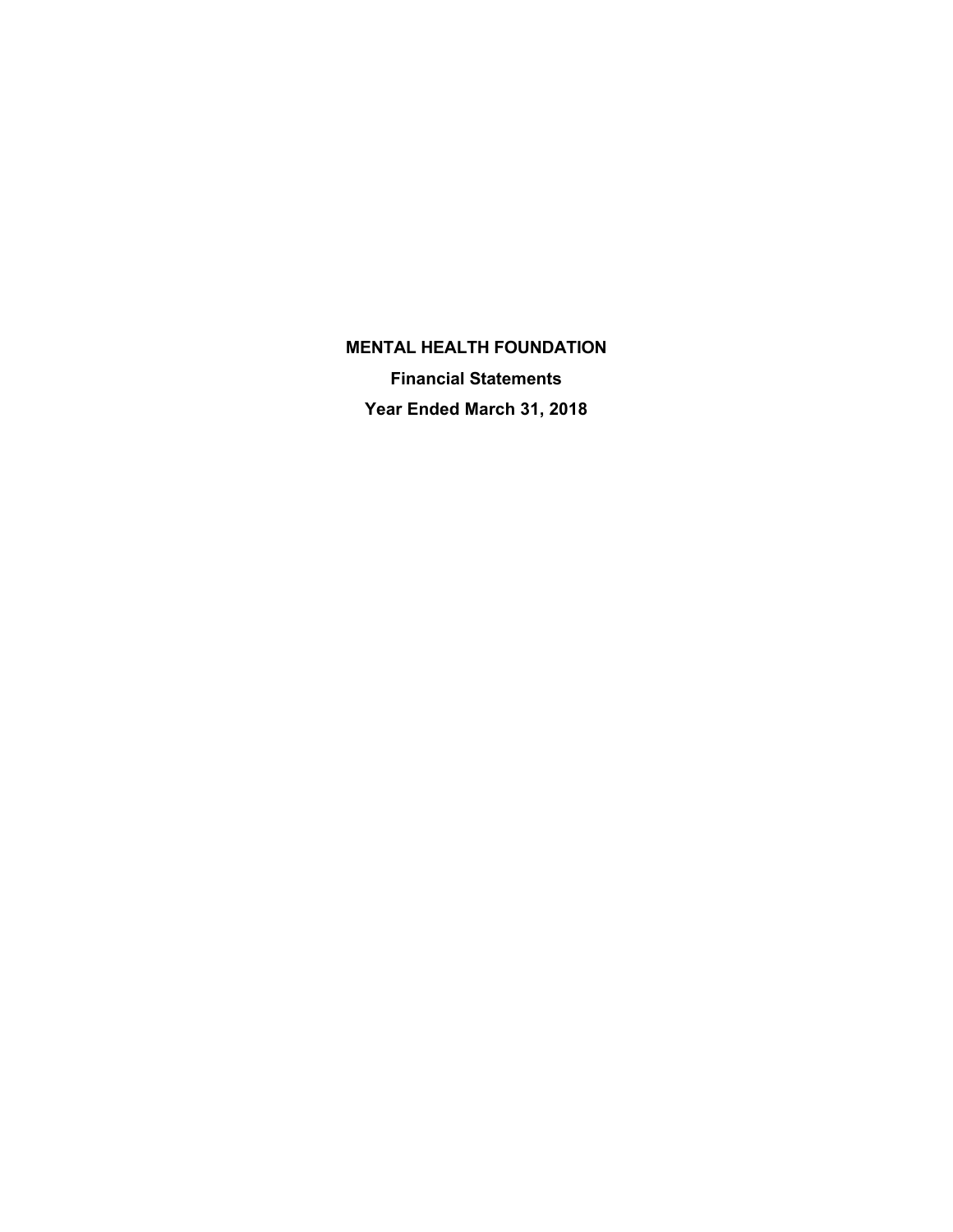|                                               | Page     |
|-----------------------------------------------|----------|
| <b>INDEPENDENT AUDITOR'S REPORT</b>           |          |
| <b>FINANCIAL STATEMENTS</b>                   |          |
| <b>Statement of Financial Position</b>        | 2        |
| <b>Statement of Revenues and Expenditures</b> | 3        |
| <b>Statement of Changes in Net Assets</b>     | 4        |
| <b>Statement of Cash Flow</b>                 | 5        |
| <b>Notes to Financial Statements</b>          | $6 - 10$ |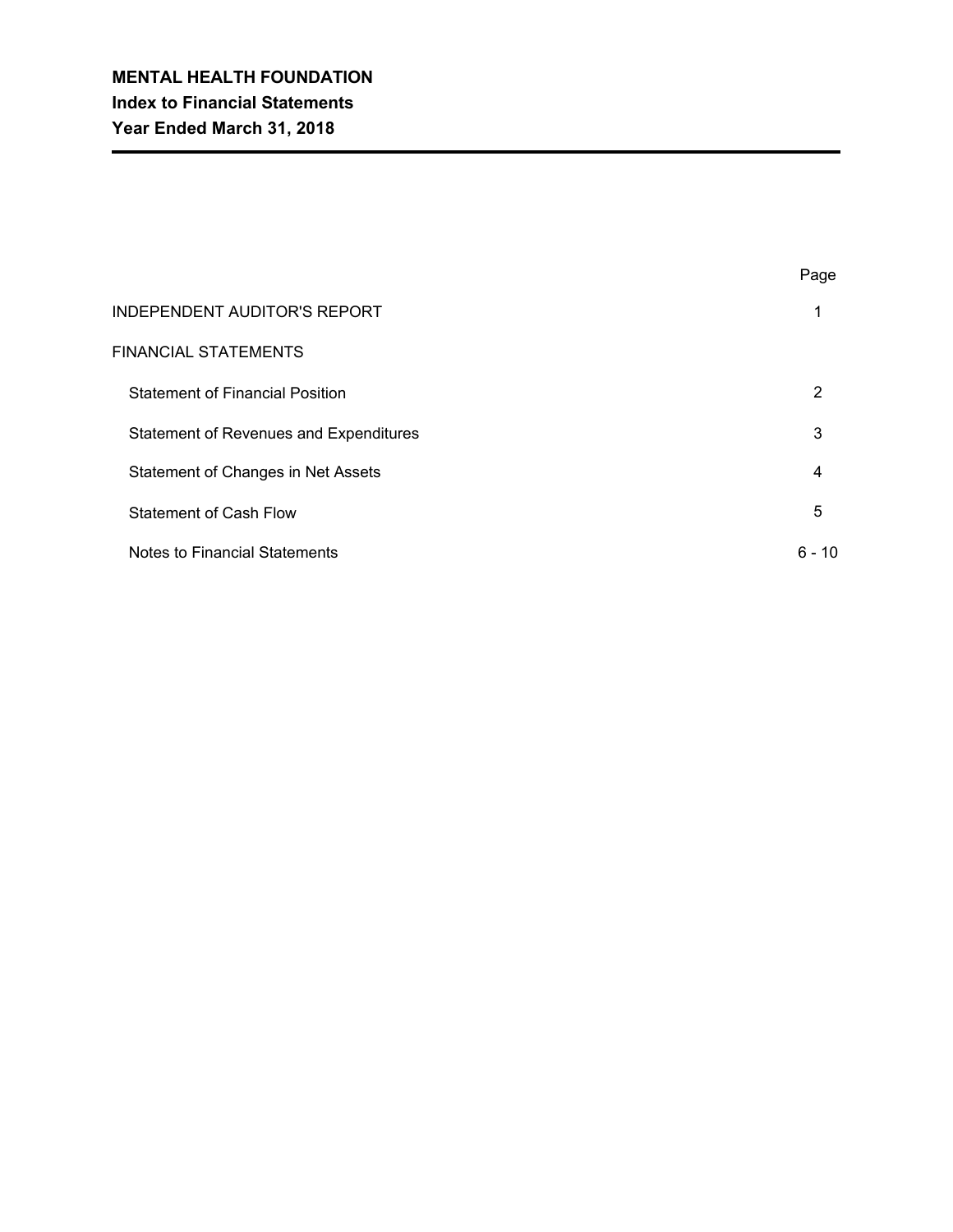

KINGSTON **ROSS** PASNAKLLP

Suite 1500, 9888 Jasper Avenue Edmonton, Alberta T5J 5C6 T. 780.424.3000 | F. 780.429.4817 | W. krpgroup.com

#### **INDEPENDENT AUDITOR'S REPORT Edmonton, Alberta**

June 26, 2018

To the Board of Trustees of Mental Health Foundation

We have audited the accompanying financial statements of Mental Health Foundation, which comprise the statement of financial position as at March 31, 2018 and the statements of revenues and expenditures, changes in net assets and cash flow for the year then ended, and a summary of significant accounting policies and other explanatory information.

#### *Management's Responsibility for the Financial Statements*

Management is responsible for the preparation and fair presentation of these financial statements in accordance with Canadian accounting standards for not-for-profit organizations, and for such internal control as management determines is necessary to enable the preparation of financial statements that are free from material misstatement, whether due to fraud or error.

#### *Auditor's Responsibility*

Our responsibility is to express an opinion on these financial statements based on our audit. We conducted our audit in accordance with Canadian generally accepted auditing standards. Those standards require that we comply with ethical requirements and plan and perform the audit to obtain reasonable assurance about whether the financial statements are free from material misstatement.

An audit involves performing procedures to obtain audit evidence about the amounts and disclosures in the financial statements. The procedures selected depend on the auditor's judgment, including the assessment of the risks of material misstatement of the financial statements, whether due to fraud or error. In making those risk assessments, the auditor considers internal control relevant to the entity's preparation and fair presentation of the financial statements in order to design audit procedures that are appropriate in the circumstances, but not for the purpose of expressing an opinion on the effectiveness of the entity's internal control. An audit also includes evaluating the appropriateness of accounting policies used and the reasonableness of accounting estimates made by management, as well as evaluating the overall presentation of the financial statements.

We believe that the audit evidence we have obtained is sufficient and appropriate to provide a basis for our audit opinion.

*Opinion*

In our opinion, the financial statements present fairly, in all material respects, the financial position of Mental Health Foundation as at March 31, 2018 and the results of its operations and its cash flow for the year then ended in accordance with Canadian accounting standards for not-for-profit organizations.

Ross Pasmak Kin<del>astó</del>n

*Kingston Ross Pasnak LLP* Chartered Professional Accountants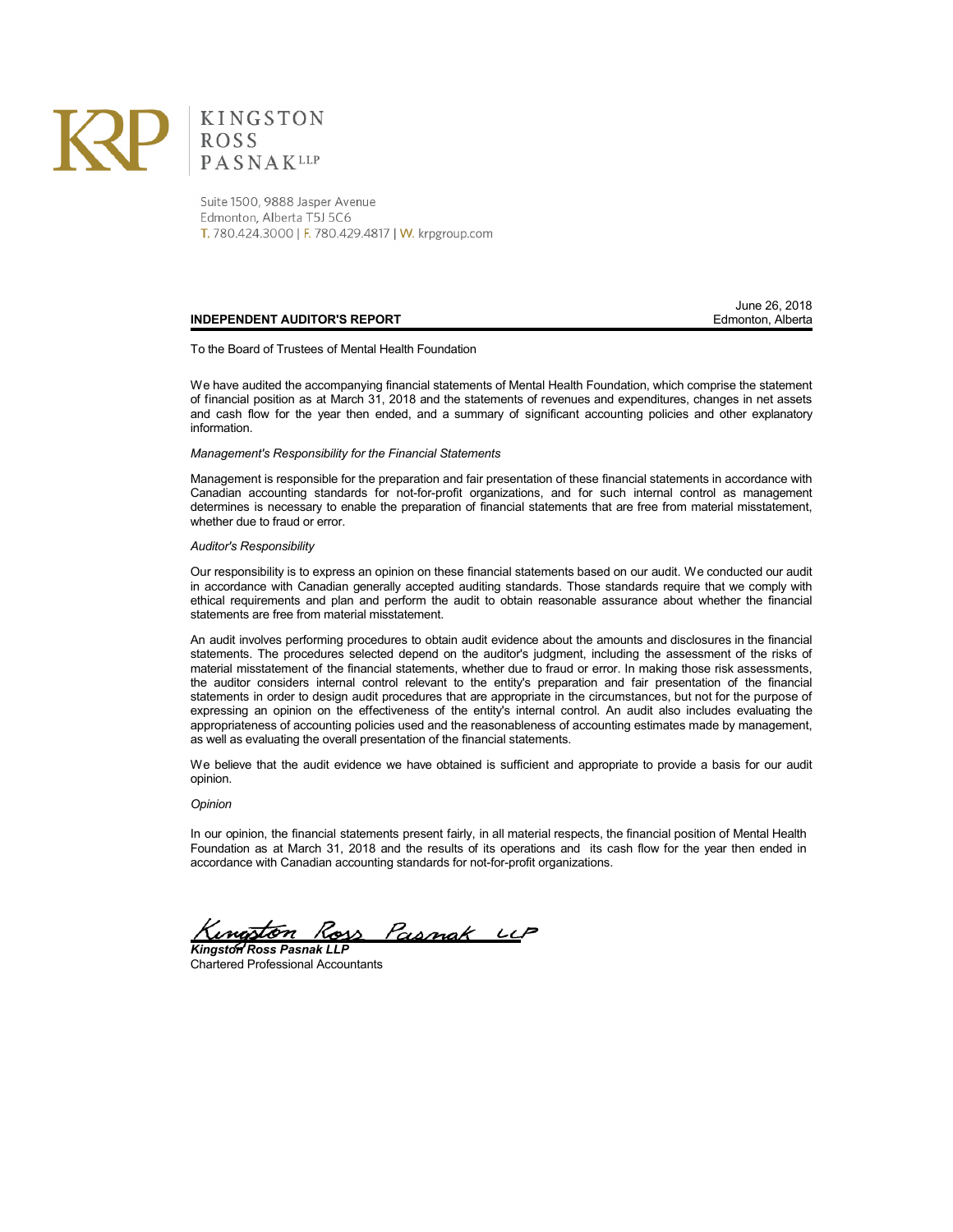# **MENTAL HEALTH FOUNDATION Statement of Financial Position March 31, 2018**

|                                                     | 2018          | 2017          |
|-----------------------------------------------------|---------------|---------------|
|                                                     |               |               |
| <b>ASSETS</b>                                       |               |               |
| <b>CURRENT</b>                                      |               |               |
| Cash                                                | \$<br>288,290 | \$<br>240,529 |
| Marketable securities (Note 3)                      | 1,348,703     | 1,636,936     |
| Accounts receivable                                 | 195,040       | 85,868        |
| Prepaid expenses                                    | 1,369         | 1,369         |
| Goods and Services Tax recoverable                  | 2,121         | 2,427         |
| Restricted cash (Note 4)                            |               | 13,837        |
|                                                     | 1,835,523     | 1,980,966     |
| <b>ENDOWMENT INVESTMENTS (Note 4)</b>               | 238,663       | 224,826       |
|                                                     |               |               |
|                                                     | \$2,074,186   | \$2,205,792   |
|                                                     |               |               |
| <b>LIABILITIES AND NET ASSETS</b>                   |               |               |
| <b>CURRENT</b>                                      |               |               |
| Accounts payable and accrued liabilities            | \$<br>79,288  | 56,869<br>\$  |
| Deferred contributions (Note 5)                     | 4,821         | 4,570         |
| Deferred investment earnings on endowments (Note 6) | 22,618        | 43,275        |
| Deferred grant revenue (Note 7)                     | 21,274        | 17,000        |
|                                                     | 128,001       | 121,714       |
|                                                     |               |               |
| COMMITMENTS (Note 9)                                |               |               |
| <b>NET ASSETS</b>                                   |               |               |
| Unrestricted fund                                   | 732,522       | 870,415       |
| Endowments (Note 4)                                 | 238,663       | 238,663       |
| Internally restricted fund (Note 8)                 | 975,000       | 975,000       |
|                                                     |               |               |
|                                                     | 1,946,185     | 2,084,078     |
|                                                     | \$2,074,186   | \$2,205,792   |

# **ON BEHALF OF THE BOARD**

\_\_\_\_\_\_\_\_\_\_\_\_\_\_\_\_\_\_\_\_\_\_\_\_\_\_\_\_\_ *Trustee*

\_\_\_\_\_\_\_\_\_\_\_\_\_\_\_\_\_\_\_\_\_\_\_\_\_\_\_\_\_ *Trustee*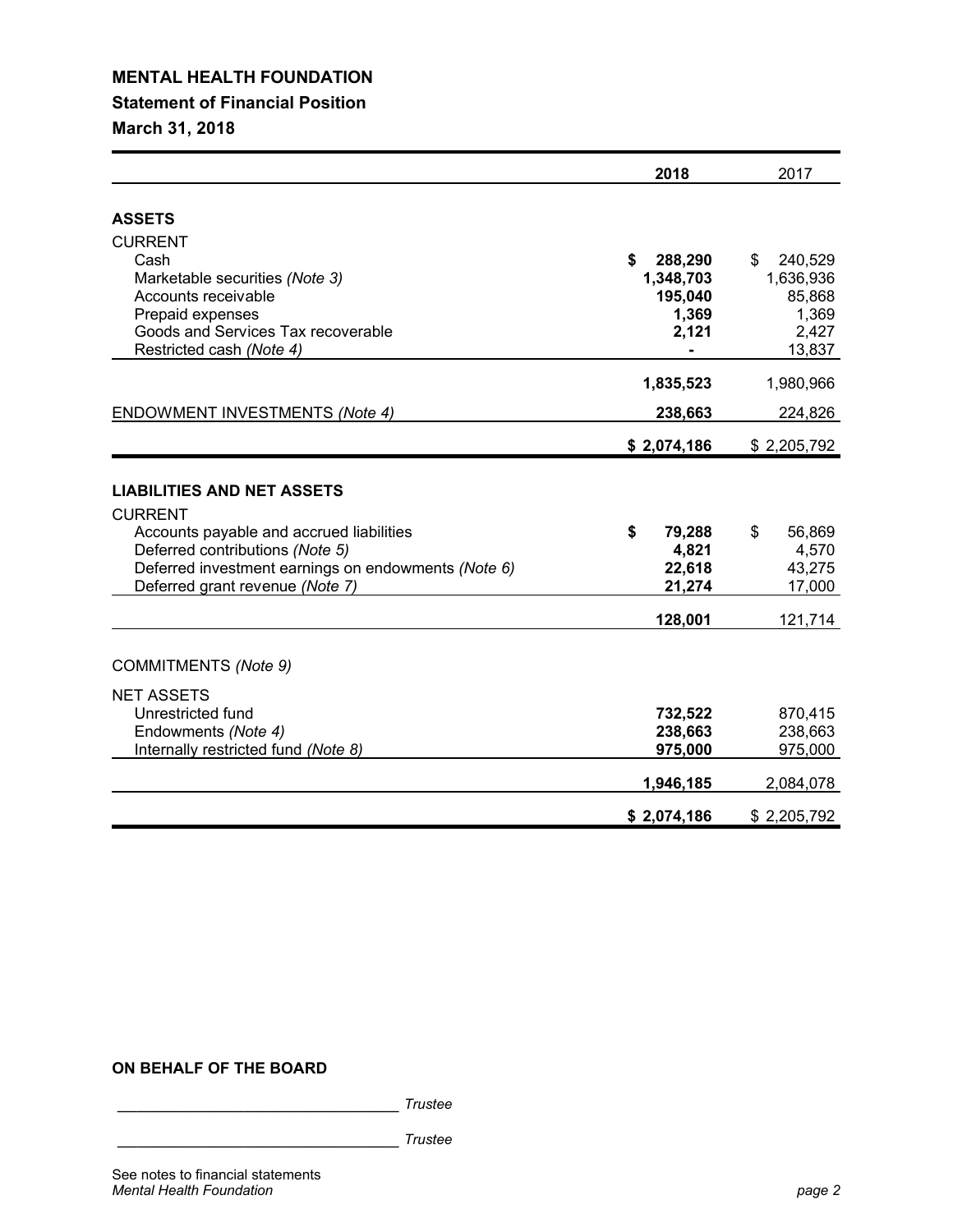# **MENTAL HEALTH FOUNDATION**

# **Statement of Revenues and Expenditures**

**Year Ended March 31, 2018**

|                                                     | 2018            | 2017          |
|-----------------------------------------------------|-----------------|---------------|
| <b>REVENUE</b>                                      |                 |               |
| Donations and fundraising                           | \$<br>941,442   | \$<br>576,669 |
| Investment income                                   | 74,843          | 103,224       |
| Alberta Health Services funding                     | 48,000          | 43,500        |
|                                                     |                 |               |
|                                                     | 1,064,285       | 723,393       |
| <b>DIRECT FUNDRAISING EXPENDITURES</b>              | 166,123         | 125,934       |
|                                                     | 898,162         | 597,459       |
| <b>EXPENSES</b>                                     |                 |               |
| Administration                                      | 245,103         | 156,753       |
|                                                     |                 |               |
| <b>EXCESS OF REVENUE OVER EXPENSES BEFORE OTHER</b> |                 |               |
| <b>INCOME (DISBURSEMENTS)</b>                       | 653,059         | 440,706       |
|                                                     |                 |               |
| OTHER INCOME (DISBURSEMENTS)                        |                 |               |
| Realized gain on marketable securities              | 35,682          | 34,159        |
| Unrealized (loss) gain on marketable securities     | (35, 266)       | 23,282        |
| <b>Disbursements</b>                                | (791,368)       | (432,655)     |
|                                                     | (790,952)       | (375,214)     |
| (DEFICIENCY) EXCESS OF REVENUE OVER EXPENSES        | (137, 893)<br>S | \$<br>65,492  |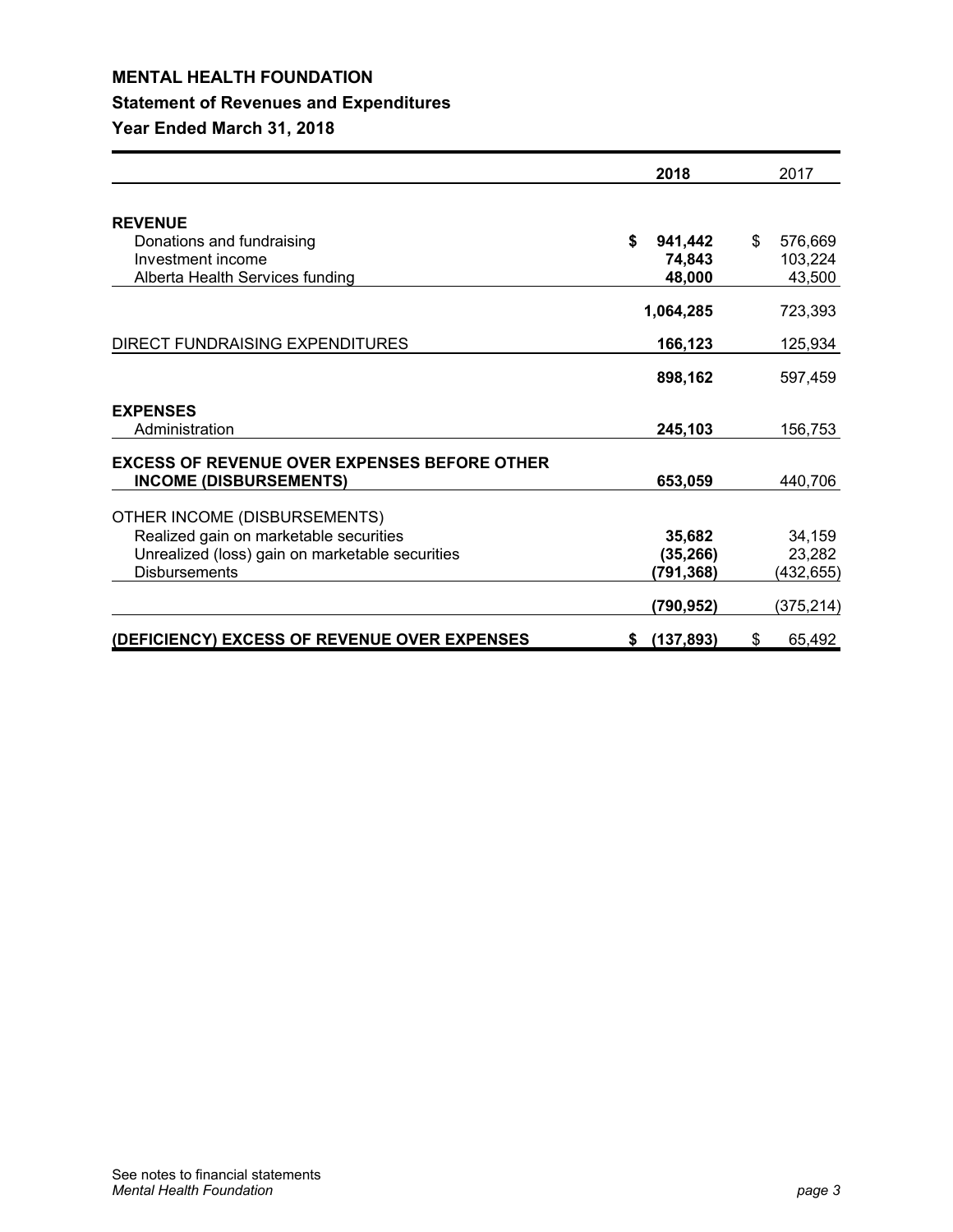# **MENTAL HEALTH FOUNDATION**

# **Statement of Changes in Net Assets**

**Year Ended March 31, 2018**

|                                                       | 2017<br><b>Balance</b> | Deficiency of<br>revenue over<br>expenses | 2018<br><b>Balance</b> |
|-------------------------------------------------------|------------------------|-------------------------------------------|------------------------|
| Unrestricted Fund                                     | \$<br>870,415 \$       | $(137,893)$ \$                            | 732,522                |
| Endowments (Note 4)                                   | 238,663                |                                           | 238,663                |
| Internally Restricted Net Asset Reserve Fund (Note 8) | 975,000                |                                           | 975,000                |
|                                                       | 2,084,078 \$           | (137, 893)                                | 1,946,185              |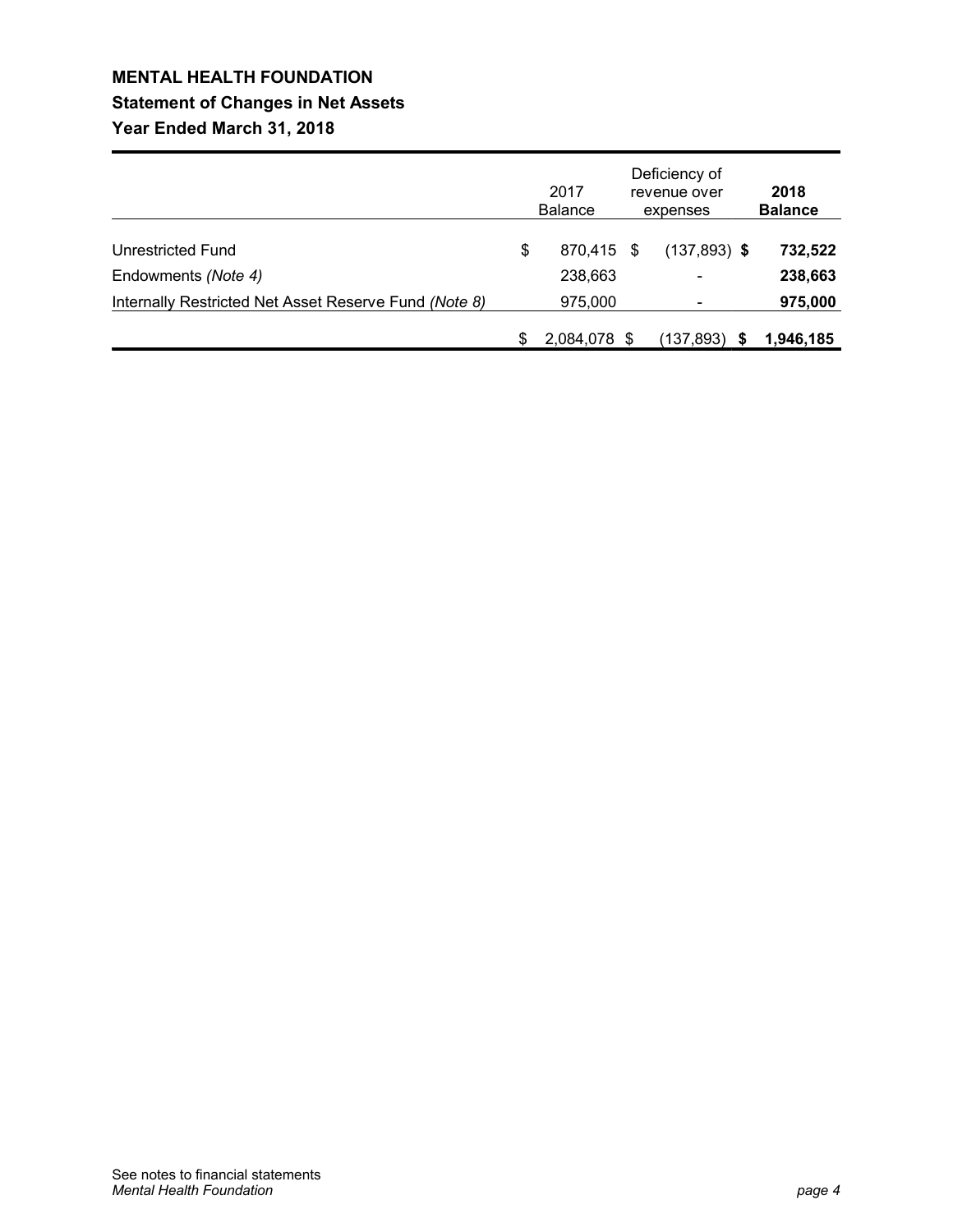# **MENTAL HEALTH FOUNDATION**

# **Statement of Cash Flow**

**Year Ended March 31, 2018**

|                                                                             | 2018          | 2017          |
|-----------------------------------------------------------------------------|---------------|---------------|
|                                                                             |               |               |
| <b>OPERATING ACTIVITIES</b><br>(Deficiency) excess of revenue over expenses | \$(137,893)   | \$<br>65,492  |
| Items not affecting cash:                                                   |               |               |
| Realized gain on marketable securities                                      | (35, 682)     | (34, 159)     |
| Unrealized loss (gain) on marketable securities                             | 35,266        | (23, 259)     |
|                                                                             | (138, 309)    | 8,074         |
| Changes in non-cash working capital:                                        |               |               |
| Accounts receivable                                                         | (109, 172)    | (85, 868)     |
| Accounts payable and accrued liabilities                                    | 22,419        | 8,542         |
| Deferred contributions                                                      | 251           | (4,709)       |
| Prepaid expenses                                                            |               | 4,502         |
| Goods and Services Tax recoverable                                          | 306           | 633           |
| Deferred investment earnings on endowments                                  | (20, 657)     | (35, 130)     |
| Deferred grant revenue                                                      | 4,274         | (136, 500)    |
|                                                                             | (102, 579)    | (248, 530)    |
| Cash flow used by operating activities                                      | (240, 888)    | (240, 456)    |
| <b>INVESTING ACTIVITIES</b>                                                 |               |               |
| Proceeds from sale of marketable securities                                 | 733,855       | 933,440       |
| Purchase of marketable securities                                           | (459, 043)    | (762, 240)    |
|                                                                             |               |               |
| Cash flow from investing activities                                         | 274,812       | 171,200       |
| <b>INCREASE (DECREASE) IN CASH</b>                                          | 33,924        | (69, 256)     |
| Cash - beginning of year                                                    | 254,366       | 323,622       |
| <b>CASH - END OF YEAR</b>                                                   | 288,290<br>\$ | \$<br>254,366 |
| <b>CASH CONSISTS OF:</b>                                                    |               |               |
| Cash                                                                        | 288,290<br>\$ | 240,529<br>S  |
| Restricted cash (Note 4)                                                    |               | 13,837        |
|                                                                             | 288,290<br>\$ | \$<br>254,366 |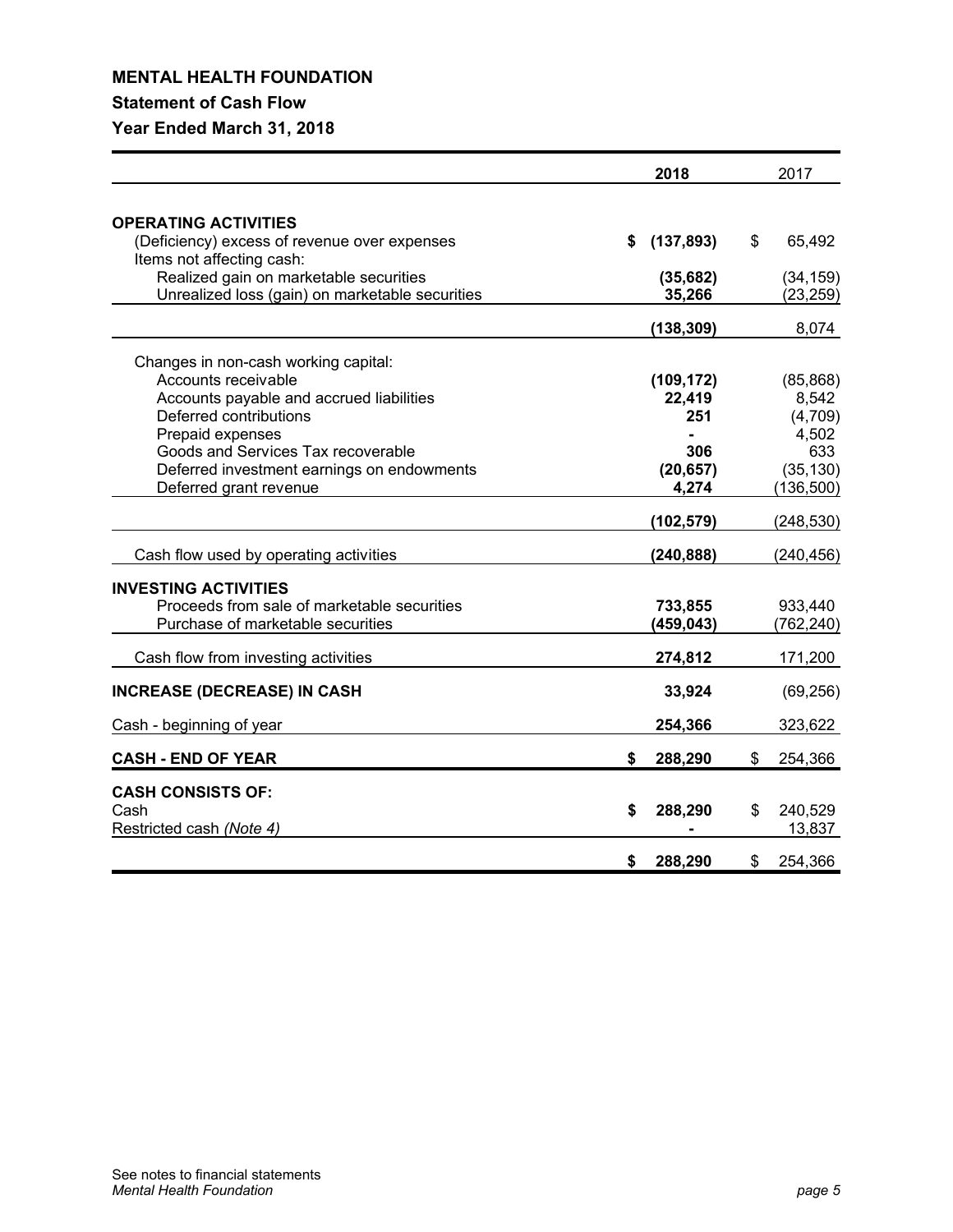# 1. PURPOSE OF ORGANIZATION

Mental Health Foundation (the "Foundation") was incorporated on June 24, 2004 but remained substantially inactive until April 1, 2005. The Foundation operates under the provision of the Regional Health Authorities Act of Alberta. As a registered charity the Foundation is exempt from the payment of income tax under Section 149(1) of the Income Tax Act. The Foundation receives contributions and donations and provides funding for patient care, research and education.

### 2. SUMMARY OF SIGNIFICANT ACCOUNTING POLICIES

The financial statements were prepared in accordance with Canadian accounting standards for notfor-profit organizations (ASNPO). Canadian accounting standards for not-for-profit organizations are part of Canadian GAAP.

#### Revenue recognition

The Foundation follows the deferral method of accounting for contributions.

- (a) Unrestricted donations are recognized as revenue in the year they are received or become receivable.
- (b) Externally restricted contributions and funding are deferred and recognized as revenue as the related expenses are incurred.
- (c) Endowments are recorded as direct increases to net assets.
- (d) Unrestricted investment income is recognized as revenue in the year it is earned.
- (e) Investment income earned on endowments is recorded as deferred investment earnings on endowments. The investment income earned is taken into income upon disbursement in accordance with the endowment agreements.
- (f) Donations and contributions-in-kind are recorded at fair value when such value can be reasonably determined.
- (g) Fundraising revenues are recognized as revenue in the year they are received.

#### Allocation of expenses

The Foundation does not classify its expenses by function and as such, does not allocate its operating expenses to the fundraising activities.

#### Financial instruments

All financial instruments are initially measured at fair value, and, unless otherwise noted, the Foundation subsequently measures its financial instruments at amortized cost.

#### Marketable securities and endowment investments

Marketable securities and endowment investments are recorded at fair value. The Foundation's marketable securities and endowment investments consist of fixed income investments, equities and money market investments.

*(continues)*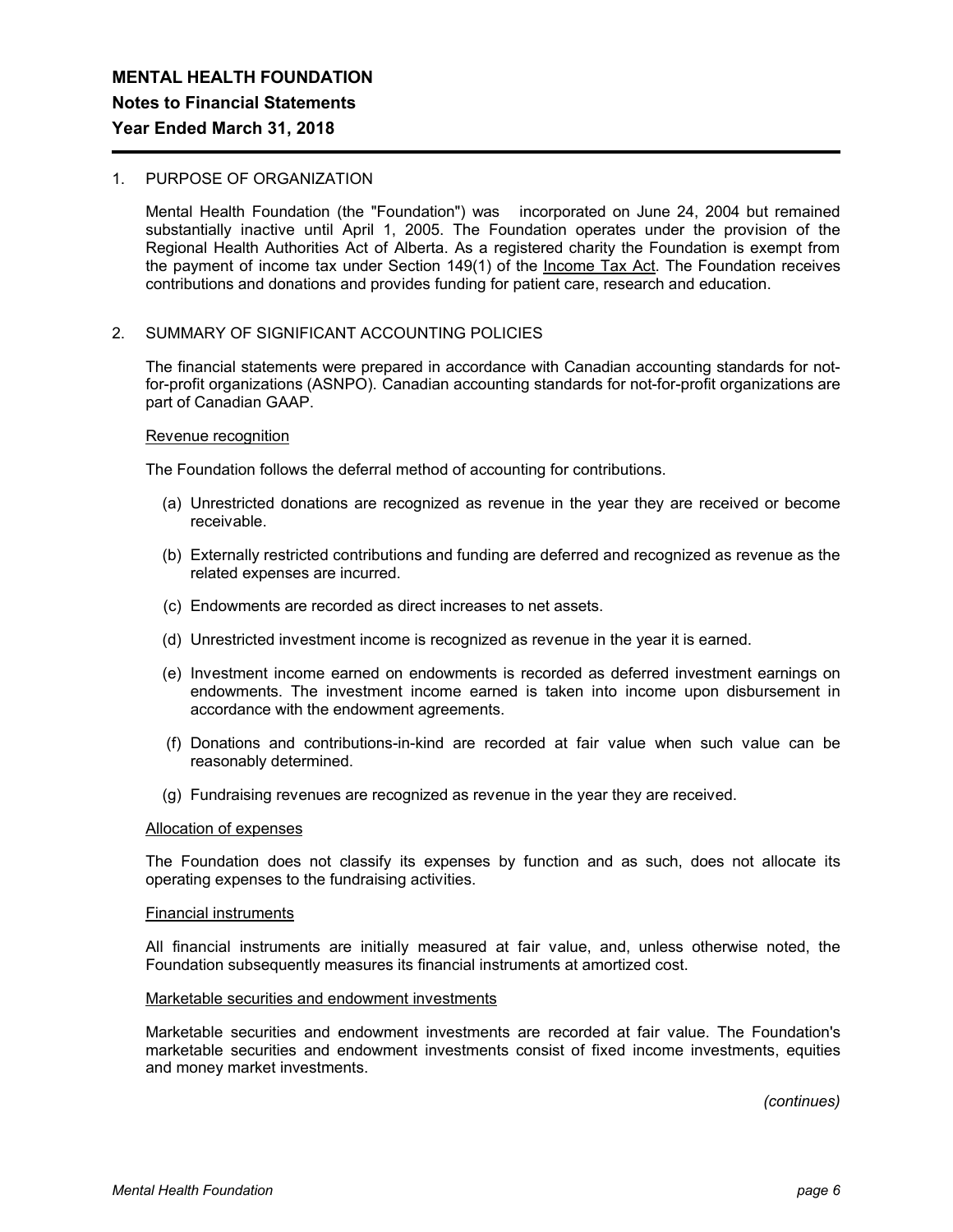# 2. SUMMARY OF SIGNIFICANT ACCOUNTING POLICIES *(continued)*

#### Contributed goods and services

The operations of the Foundation depend on both the contribution of time by volunteers and donated materials from various sources. The fair value of donated materials and services cannot be reasonably determined and are therefore not reflected in these financial statements.

#### Measurement uncertainty

The preparation of financial statements in conformity with Canadian accounting standards for notfor-profit organizations requires management to make estimates and assumptions that affect the reported amount of assets and liabilities, disclosure of contingent assets and liabilities at the date of the financial statements and the reported amounts of revenues and expenses during the period. Such estimates are periodically reviewed and any adjustments necessary are reported in earnings in the period in which they become known. Actual results could differ from these estimates. Significant management estimates pertain to the useful life of equipment, collectibility of accounts receivable and accrual of expenses.

# 3. MARKETABLE SECURITIES

|                                                                                                                 | 2018        |   | 2017        |
|-----------------------------------------------------------------------------------------------------------------|-------------|---|-------------|
| Fixed income investments, with effective yield ranging from<br>1.340% to 6.400% and maturity dates ranging from |             |   |             |
| January 2020 to December 2046                                                                                   | 756,589     | S | 879,533     |
| Canadian equity investments                                                                                     | 454,421     |   | 492,235     |
| Foreign equity investments                                                                                      | 376,356     |   | 364,648     |
| Money market investments                                                                                        |             |   | 125,346     |
|                                                                                                                 | 1,587,366   |   | 1,861,762   |
| Allocated to endowment investments                                                                              | (238, 663)  |   | (224, 826)  |
|                                                                                                                 | \$1,348,703 |   | \$1,636,936 |

# 4. ENDOWMENT INVESTMENTS

|                                  | 2018          | 2017          |
|----------------------------------|---------------|---------------|
| Lillian Simonet                  | 203,126<br>\$ | 203,126<br>\$ |
| Lindsay Kelly Fund               | 13,837        |               |
| <b>Cottonwood Rehabilitation</b> | 12,700        | 12,700        |
| <b>Easton Memorial</b>           | 6,000         | 6,000         |
| <b>Theirman Construction</b>     | 3,000         | 3,000         |
| Subtotal                         | 238,663       | 224,826       |
| Restricted cash                  |               | 13,837        |
|                                  |               |               |
|                                  | 238,663       | 238,663<br>\$ |

During the year ended March 31, 2018, the full balance of the restricted cash was invested the Lindsay Kelly Fund.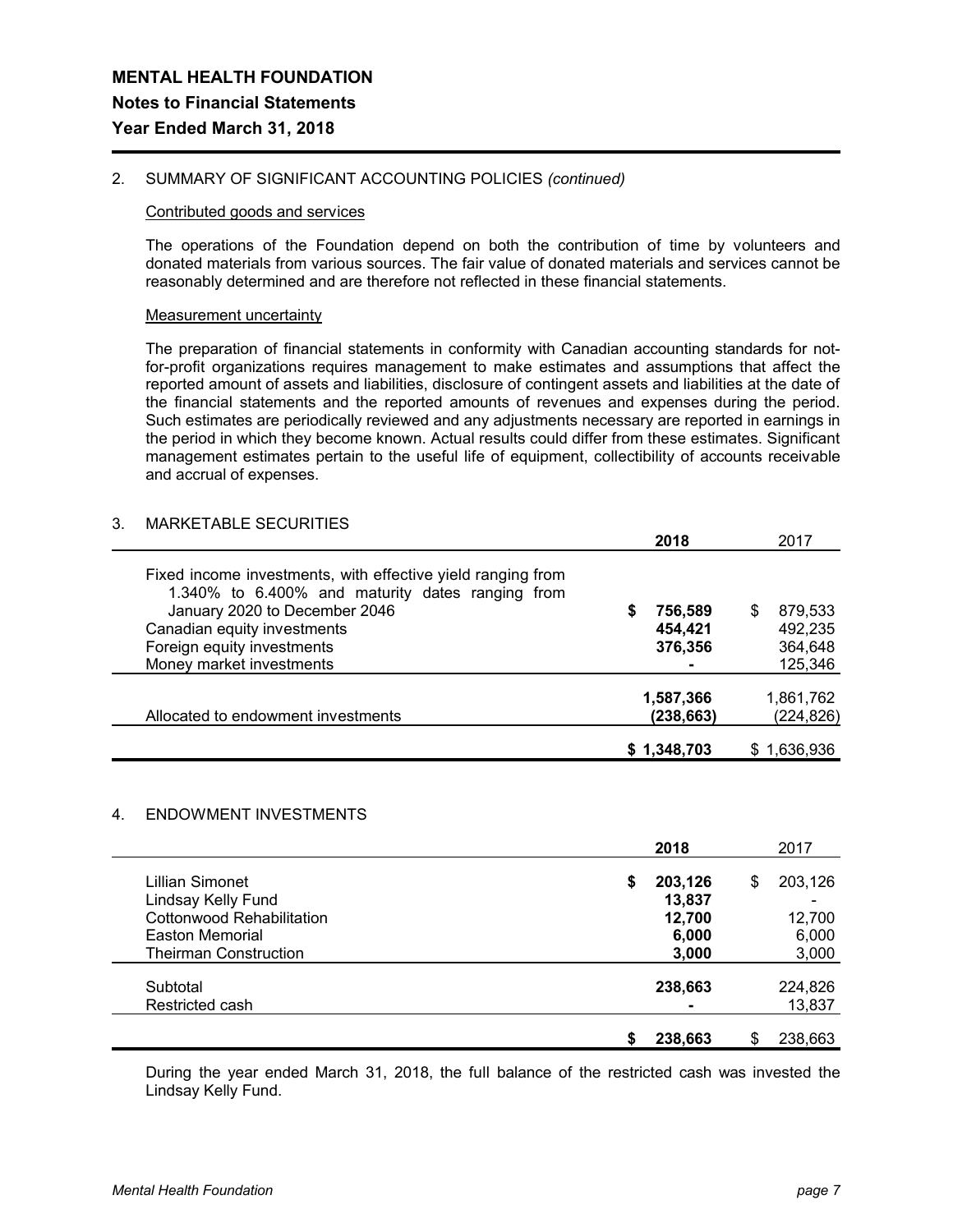# **MENTAL HEALTH FOUNDATION Notes to Financial Statements Year Ended March 31, 2018**

# 5. DEFERRED CONTRIBUTIONS

|                                                                                                                  | 2018  | 2017             |
|------------------------------------------------------------------------------------------------------------------|-------|------------------|
| Balance, beginning of year<br>Contributions used during the year, net<br>Externally restricted amounts received: | 4.570 | 9,279<br>(5,000) |
| Investment earnings                                                                                              | 251   | 291              |
|                                                                                                                  | 4.821 | 4.570            |

Unspent amounts at the end of the year are current liabilities and are restricted for the following purposes:

| <b>Bridgeway Fund</b><br>Patient care and education<br>Patient library<br>Lindsay Kelly Fund | S | 3.598<br>954<br>184<br>85 | \$<br>3,432<br>954<br>184<br>$\blacksquare$ |
|----------------------------------------------------------------------------------------------|---|---------------------------|---------------------------------------------|
|                                                                                              |   | 4.821                     | 4,570                                       |

# 6. DEFERRED INVESTMENT EARNINGS ON ENDOWMENTS

|                                                                                 | 2018                         | 2017                          |
|---------------------------------------------------------------------------------|------------------------------|-------------------------------|
| Balance, beginning of year<br>Investment income deferred<br><b>Disbursement</b> | 43,275<br>6,872<br>(27, 529) | 84,433<br>12,011<br>(53, 169) |
|                                                                                 | 22.618                       | 43,275                        |

# 7. DEFERRED GRANT REVENUE

Deferred grant revenue represents unspent externally restricted grants.

|                                                                                                                   | 2018                            | 2017                  |
|-------------------------------------------------------------------------------------------------------------------|---------------------------------|-----------------------|
| Beginning balance<br>Add: amounts received in the current year<br>Less: amounts recognized as revenue in the year | 17.000<br>344,065<br>(339, 791) | 153.500<br>(136, 500) |
|                                                                                                                   | 21.274                          | 17,000                |

WinWin50 deferred contribution is restricted towards initiatives approved by the Alberta Gaming and Liquor Commission and its distribution will be determined by the Foundation in the following fiscal year.

# 8. INTERNALLY RESTRICTED FUND

The Net Asset Reserve Fund is internally restricted for the purpose of funding unanticipated events and contingencies and for other funding projects as determined by the Fund Allocation Committee.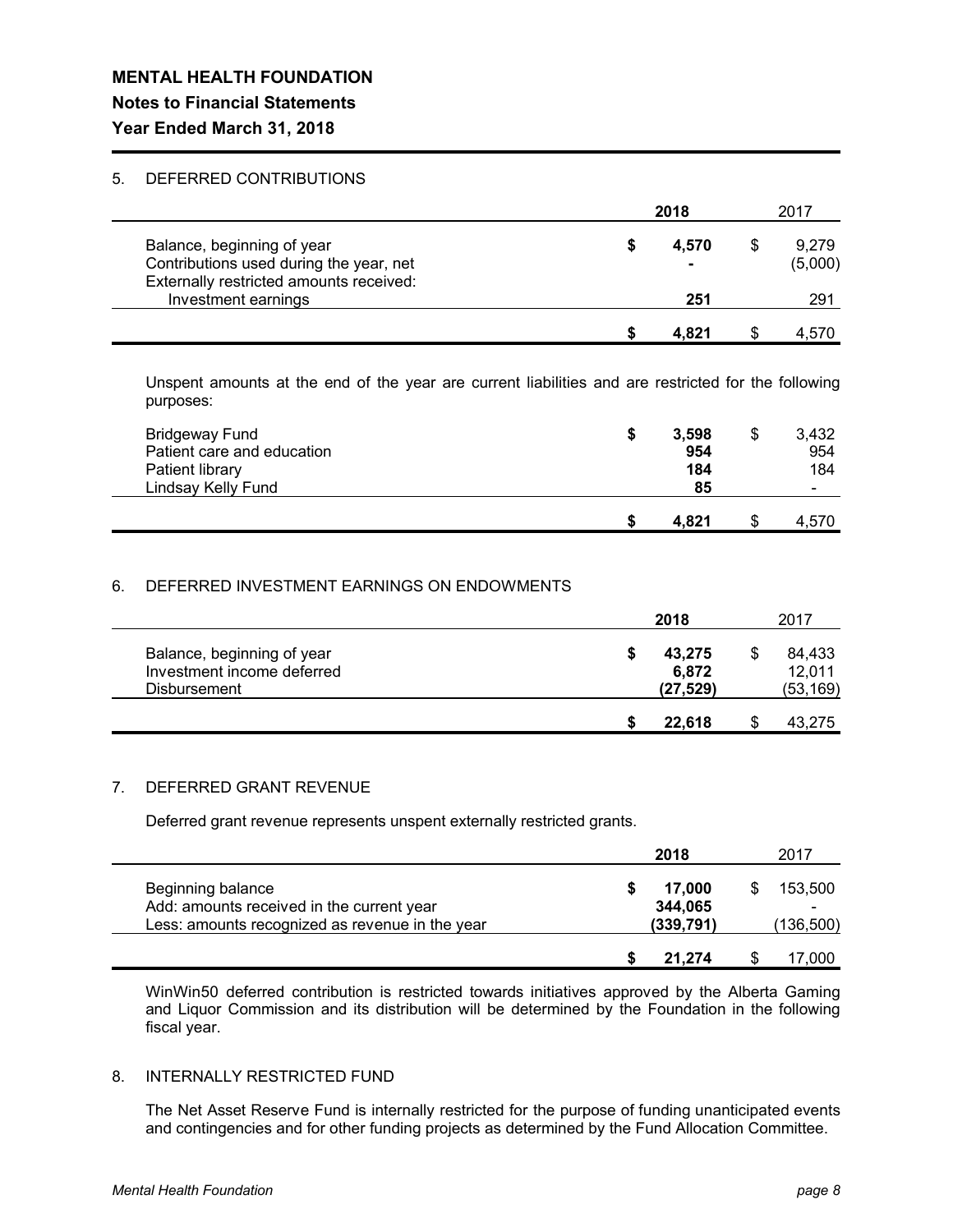### 9. COMMITMENTS

At March 31, 2018, the Foundation had committed \$300,000 (of a grand total of \$500,000, \$200,000 of which had been previously disbursed) for funding of a specifically identified external project. The committed disbursement of funds is scheduled as follows:

- April 16, 2018 \$100,000
- April 16, 2019 \$100,000
- April 16, 2020 \$100,000

### 10. SERVICES IN KIND

Accommodation costs and certain overhead costs incurred in the administration of the Foundation, paid for by Alberta Health Services cannot be reasonably estimated and consequently are not reflected in these financial statements.

#### 11. FINANCIAL INSTRUMENTS

The Foundation is exposed to various risks through its financial instruments. The following analysis provides information about the Foundation's risk exposure and concentration as of March 31, 2018. Unless otherwise noted, the Foundation's risk exposure has not changed from the prior year

#### *Credit risk*

Credit risk arises from the potential that a counter party will fail to perform its obligations. The Foundation is exposed to credit risk from donors and funders. The Foundation has a large number of donors, which mitigates the credit risk. As at March 31, 2018, 79% of accounts receivable are due from two donors, which subsequent to the year end have been collected.

#### *Currency risk*

Currency risk is the risk to the Foundation's earnings that arise from fluctuation of foreign exchange rates and the degree of volatility of these rates. The Foundation is exposed to foreign currency exchange risk on investments held in foreign currencies. The Foundation does not use derivative instruments to reduce its exposure to foreign currency risk.

#### *Interest rate risk*

The Foundation is exposed to interest risk on its fixed and floating rate marketable securities. The Foundation has not entered into any financial derivatives or other financial instruments to hedge against risk. In seeking to minimize the risks from interest rate fluctuations, the Foundation actively manages exposure through its active portfolio management policies and procedures.

#### *Market risk*

The Foundation is exposed to market risk through its marketable securities and endowment investments. Management believes the risk faced by the Foundation with regards to market risk is an acceptable risk faced in the ordinary course of business and seeks to minimize the risks associated with its investment portfolio through effectively supervising, monitoring and evaluating the management of its investment portfolio. The Foundation has developed a formal Investment Policy Statement to assist in minimizing the risk associated with its marketable securities while preserving the investment portfolio value and providing a stable income stream to permit the Foundation to carry out its mandate.